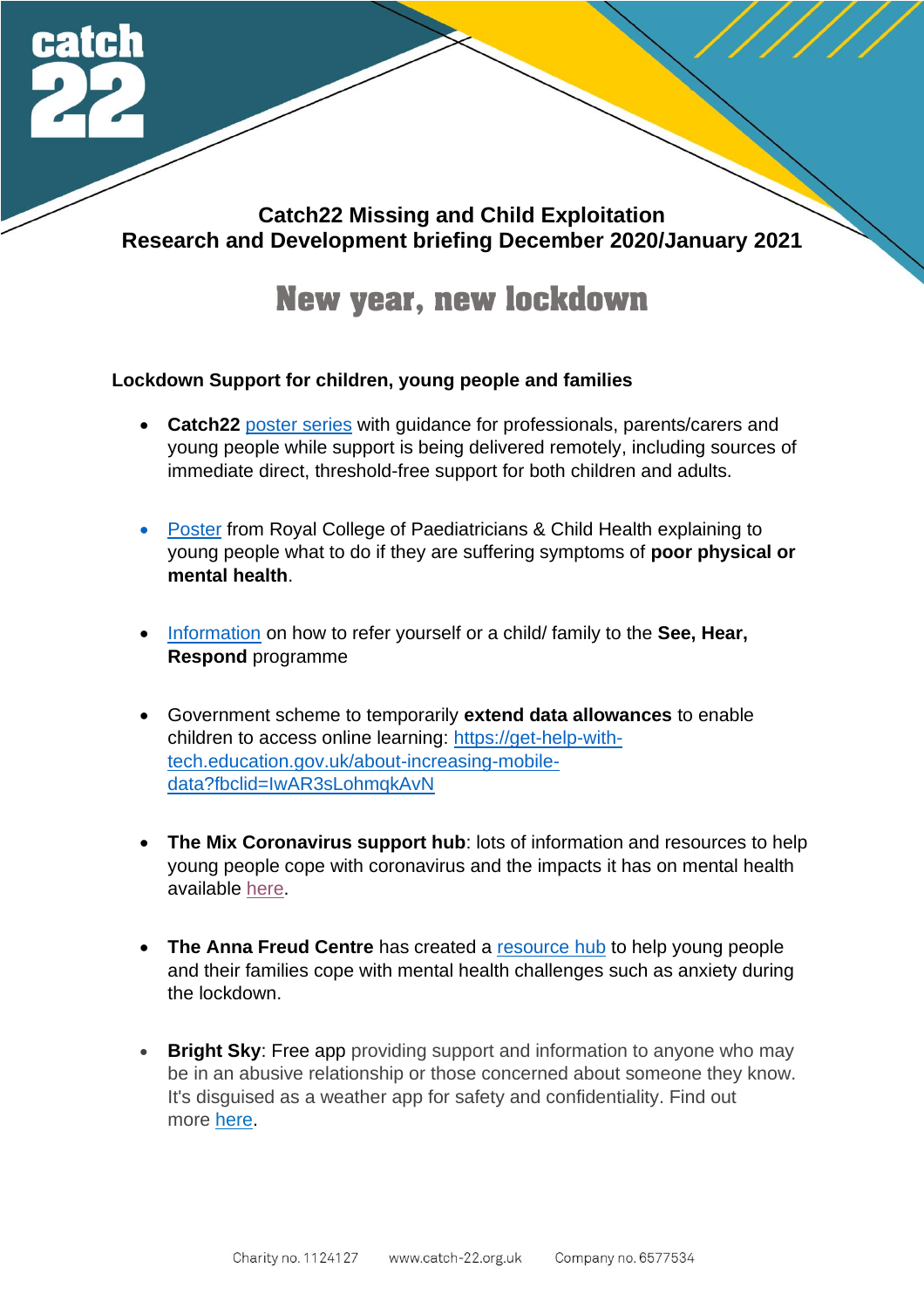- The **Safer Internet Centre New Digital Wellbeing Tool** is currently being trialled and is available [here.](https://www.saferinternet.org.uk/blog/uk-safer-internet-centre-partner-swgfl-pilot-new-digital-wellbeing-tool) 'Helping and supporting young people in understanding and managing their own well-being as well as the choices they make online is essential and the reason why this resource was created.'
- **Young Minds** [helpfinder](https://youngminds.org.uk/find-help/for-parents/supporting-your-child-during-the-coronavirus-pandemic/) for parents seeking to support their children during lockdown.
- [Advice](https://www.net-aware.org.uk/online-safety-lockdown/) for parents/carers from NetAware on **keeping children safe online** during lockdown.

#### **Wellbeing support for staff**

**[Self-care tips](https://www.basw.co.uk/quick-guide-self-care-social-workers-during-covid-19) from the British Association of Social Workers** 

Great [self-care plan](https://www.blackdoginstitute.org.au/wp-content/uploads/2020/05/COVID-19_Self-care-plan-for-healthcare-workers.pdf) and resources for health (and other) workers

#### **Online safeguarding**

New Guide to the Dark Web for professionals available [here.](https://www.childrenssociety.org.uk/information/professionals/resources/what-is-the-dark-web)

The Among Us app has surged in popularity in the past two months. Below is some information to make professionals and parents aware of some of the issues associated with it: [https://www.theguardian.com/games/2020/sep/29/among-us-the-ultimate-party](https://www.theguardian.com/games/2020/sep/29/among-us-the-ultimate-party-game-of-the-covid-era)[game-of-the-covid-era](https://www.theguardian.com/games/2020/sep/29/among-us-the-ultimate-party-game-of-the-covid-era) [https://www.techradar.com/uk/news/dont-download-that-among-us-app-it-could-be](https://www.techradar.com/uk/news/dont-download-that-among-us-app-it-could-be-malware)[malware](https://www.techradar.com/uk/news/dont-download-that-among-us-app-it-could-be-malware) [https://www.internetmatters.org/hub/news-blogs/is-among-us-multiplayer-game-safe](https://www.internetmatters.org/hub/news-blogs/is-among-us-multiplayer-game-safe-for-children/)[for-children/](https://www.internetmatters.org/hub/news-blogs/is-among-us-multiplayer-game-safe-for-children/)

#### **CSE**

The official government [press release](https://www.gov.uk/government/news/priti-patel-publishes-paper-on-group-based-child-sexual-exploitation) for the publication of the Home Secretary's paper on **group-based CSE**. Further work has been commissioned to try to fill the gaps in knowledge and understanding of this issue.